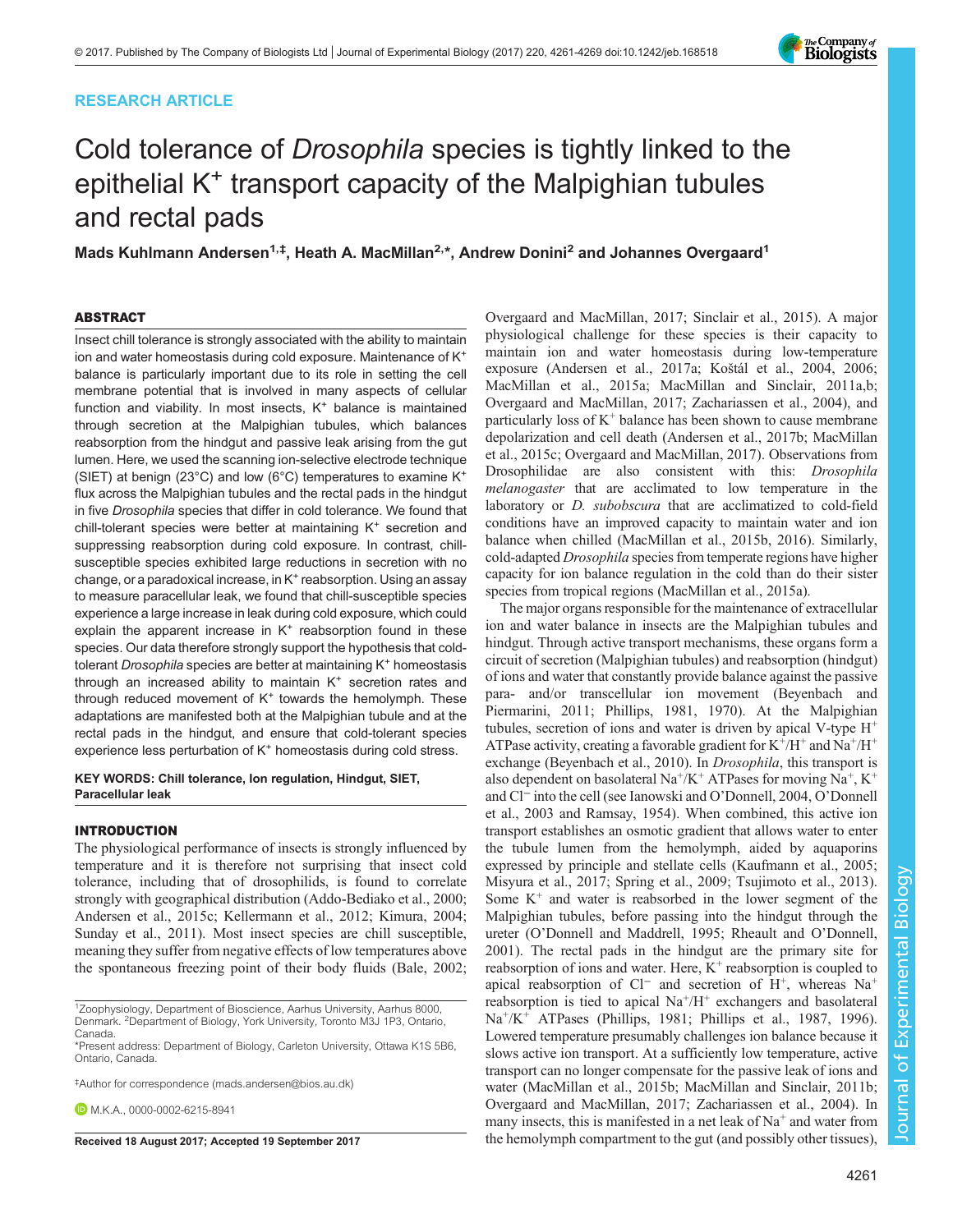<span id="page-1-0"></span>

|                   | <b>List of symbols and abbreviations</b>                          |
|-------------------|-------------------------------------------------------------------|
| $C_{\rm R}$       | background concentration                                          |
| CCO               | chill coma onset temperature                                      |
| <b>FITC</b>       | fluorescein isothiocyanate                                        |
| LT <sub>650</sub> | temperature causing 50% mortality                                 |
| S                 | electrode slope from a 10-fold difference in ion<br>concentration |
| <b>SIET</b>       | scanning ion-selective electrode technique                        |
| AC                | concentration gradient                                            |
| $\Lambda V$       | voltage gradient                                                  |
| $\Lambda x$       | distance of electrode movement in the SIET system                 |

causing an elevated concentration of  $K^+$  in the reduced hemolymph volume ([MacMillan et al., 2015b](#page-8-0); [MacMillan and Sinclair, 2011b\)](#page-8-0). However, within Drosophila, [MacMillan et al. \(2015a\)](#page-8-0) showed how hemolymph  $[K^+]$  in chill-susceptible species increased more than what would be expected from the decrease in hemolymph volume, clearly demonstrating the importance of passive leak of  $K^+$  from other compartments into the hemolymph.

Given the effects of chilling described above, it may be expected that the ionoregulatory organs of chill-tolerant species have a superior capacity to balance passive leak with active transport at low temperatures. Previous studies have investigated this paradigm by looking at the effect of cold in isolated organs: [Maddrell \(1964\)](#page-8-0) found that the cold lowered the secretion of ions more than the secretion of fluid at the Malpighian tubules of the blood-sucking Rhodnius prolixus; [Houlihan and Sell \(1984\)](#page-7-0) showed that low temperature reduces reabsorption of  $Na<sup>+</sup>$  and  $K<sup>+</sup>$  in the locust (*Locusta migratoria*) rectum and that, in particular,  $Na<sup>+</sup>$  becomes energetically expensive to reabsorb; [Yi and Lee \(2005\)](#page-8-0) found that winter acclimatization reduced fluid secretion rates at the Malpighian tubules of *Eurosta solidaginis*; and, more recently, [MacMillan et al. \(2015a\)](#page-8-0) demonstrated how low temperature impairs ion (and water) secretion of entire Malpighian tubules in five species of Drosophila with widely different cold tolerances. Importantly, the last study also found that cold-sensitive drosophilids secreted relatively more  $Na<sup>+</sup>$  at low temperature, whereas cold-adapted species retained their preference for  $K^+$ secretion, which would help mitigate cold-induced hyperkalemia. The putative importance of renal secretion in insect cold tolerance was also emphasized by the recent studies of [Terhzaz et al. \(2015,](#page-8-0) [2017](#page-8-0)), who demonstrated that diuretic neuropeptides (which act on the Malpighian tubules) had major impacts on the cold tolerance of D. melanogaster.

In the present study, we used an epithelial leak assay and a SIET system (scanning ion-selective electrode technique) to investigate the effects of temperature on epithelial  $K^+$  transport at the Malpighian tubule and rectal pads in five Drosophila species that originate from different climatic regions. Using the SIET system, we measured the site-specific capacity for  $K^+$  secretion/reabsorption in different organs of the same individual and thereby pinpoint whether differences in the capacity to maintain low hemolymph  $[K^+]$  are due to differences in ion transport of specific organs. We predicted that the cold would affect  $K^+$  transport in such a manner that hemolymph  $[K^+]$  would increase in chill-susceptible species (as has been previously observed), while their chill-tolerant allospecifics would have superior capacity to maintain hemolymph  $K^+$ homeostasis. Specifically, we predicted that  $K^+$  secretion by Malpighian tubules of chill-susceptible species will be suppressed more than that of chill-tolerant species by low temperature, and  $K^+$ reabsorption in lower segments of Malpighian tubules and rectal pads of chill-tolerant species will be suppressed more in chill-tolerant species. To test these hypotheses, we measured epithelial capacity for  $K^+$  transport of the main and lower segments of the Malpighian tubules and of the rectal pads. These measurements were performed at benign and low temperature to assess initial differences between species, as well as their response to chilling. Paradoxically, these measurements revealed an increase in  $K^+$  reabsorption at low temperature in the chill-sensitive species, which might suggest leakage. Thus, we assayed the passive movement of a paracellular marker from the gut to the hemolymph (which is indicative of leak) by feeding flies fluorescent FITC-dextran and measuring FITC fluorescence in the hemolymph of control and cold-exposed flies. Accordingly, we hypothesized that the guts of chill-susceptible species would leak gut contents into the hemolymph during cold exposure, whereas chill-tolerant species would be able to prevent leak. Last, we measured the size of the Malpighian tubules and hindgut to investigate whether any putative differences in ion transport capacity were associated with differences in organ size under the assumption that proportionally larger ionoregulatory organs provide higher capacity for transport.

# MATERIALS AND METHODS Model system and animal husbandry

The five drosophilid species used in the present study (Drosophila montana, D. persimilis, D. melanogaster, D. equinoxialis and D. birchii; see Table 1) are known to possess marked differences in cold tolerance ([Andersen et al., 2015a,b,c](#page-7-0); [MacMillan et al., 2015a](#page-8-0); [Olsson et al., 2016\)](#page-8-0). Flies were maintained under 'common garden'

| Species         | Oriain    | Collection date | <b>Distribution</b> | CCO('C)                    | LTe <sub>50</sub> ( $^{\circ}$ C) <sup>*</sup> |  |
|-----------------|-----------|-----------------|---------------------|----------------------------|------------------------------------------------|--|
| D. birchii      | Australia | 2008            | Tropical            | $7.4 \pm 0.3^a$            | $-3.3 \pm 0.2$                                 |  |
| D. equinoxialis | Honduras  | < 1984          | Tropical            | $7.8 \pm 0.3^a$            | $-4.6 \pm 0.3$                                 |  |
| D. melanogaster | Denmark   | 2011            | Cosmopolitan        | $3.1 \pm 0.1^{\rm b}$      | $-8.1 \pm 0.2$                                 |  |
| D. persimilis   | Canada    | <b>Unknown</b>  | Temperate           | $0.5 \pm 0.2$ <sup>c</sup> | $-12.1\pm0.5$                                  |  |
| D. montana      | Finland   | 2008            | Temperate           | $-1.3\pm0.1$ <sup>d</sup>  | $-13.2 \pm 0.3$                                |  |

Table 1. Origin and description of the five *Drosophila* populations used in the present study

\*The values measured for chill coma onset temperature (CCO) in the present study were reminiscent of previously obtained values ([Andersen et al., 2015c](#page-7-0)) and, thus, the LTe<sub>50</sub> values (the temperature causing 50% mortality after a 1 h exposure) estimated by [Andersen et al. \(2015c\)](#page-7-0) were also assumed to be maintained. Species sharing superscript letters do not have statistical differences in CCO (Tukey's honest significant differences post hoc analysis). All species were kept under 'common garden' conditions of 21-22°C and a 12 h:12 h diurnal cycle through all developmental stages. Drosophila stocks were provided from laboratory cultures by Prof. Ary Hoffmann (University of Melbourne, Australia; D. birchii); the Drosophila Species Stock Center (San Diego, CA, USA; D. equinoxialis and D. persimilis); Prof. Volker Loeschcke (Aarhus University, Denmark; D. melanogaster); and Prof. Anneli Hoikkala (University of Jyväskylä, Finland; D. montana).

 $LTe_{50}$  values were used for correlations as this measure is directly linked to the ability to maintain ion balance (specifically hemolymph [K<sup>+</sup>]) during cold stress whereas CCO is not [\(Overgaard and MacMillan, 2017\)](#page-8-0).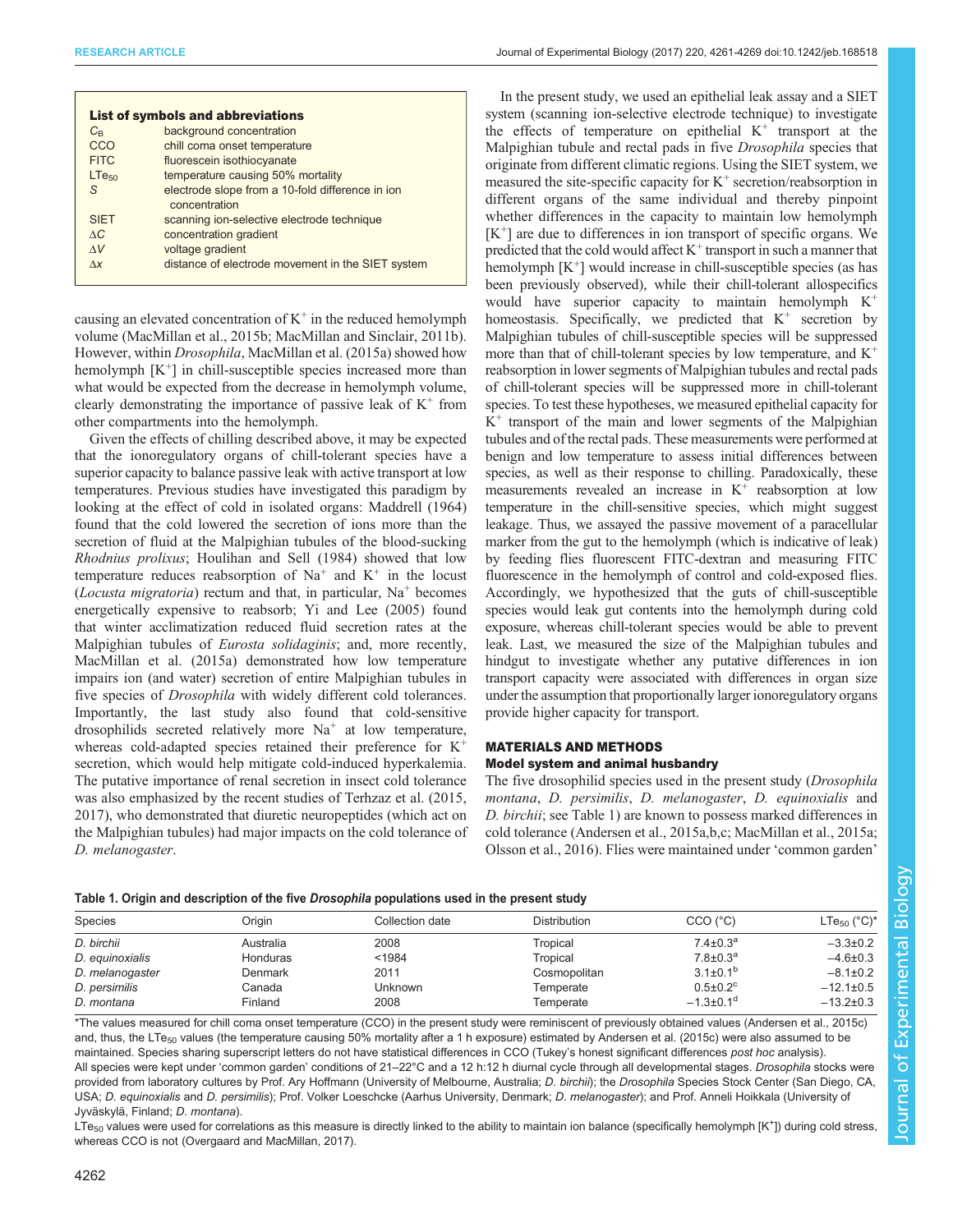conditions at 21-22°C with a 12 h:12 h light:dark cycle and, under these conditions, all five lab populations reproduced continuously. Parental flies were kept in bottles and fed on oat-based Leeds medium (for 1 l of water: 60 g yeast, 40 g sucrose, 30 g oat meal, 16 g agar, 12 g methyl paraben and 1.2 ml acetic acid) and were allowed to oviposit for between 2 h and 2 days (depending on species) before being moved to separate bottles. This allowed us to maintain rearing densities at ∼100 individuals per bottle. Emerging flies were transferred to 50 ml vials containing 10–15 ml of the same medium, and were left to mature for 6–10 days before being used in experiments (only females were used, and were considered non-virgin).

The relative cold tolerance of these five species has been measured multiple times, but was reconfirmed by measuring the temperature of chill coma onset (i.e. complete cessation of movement). This was carried out by placing individual flies in sealed 4 ml glass vials that were submerged in a 1:1  $(v/v)$  mixture of water and ethylene glycol the temperature of which was lowered by 0.2°C min−<sup>1</sup> . The glass vials were gently tapped at regular intervals to test for the ability to move ([Sinclair et al., 2015\)](#page-8-0) and when no movement was observed this was noted as the chill coma onset temperature (CCO).

# Fly preparation

On the day of the experiment, mature females were briefly submerged in 70% ethanol for sedation and were quickly moved to a small glass dish containing Drosophila saline at 23°C  $[137 \text{ mmol } 1^{-1} \text{ Na}^+, 15 \text{ mmol } 1^{-1} \text{ K}^+, 158.5 \text{ mmol } 1^{-1} \text{ Cl}^-,$ 8.5 mmol l<sup>-1</sup> Mg<sup>2+</sup>, 2 mmol l<sup>-1</sup> Ca<sup>2+</sup>, 10.2 mmol l<sup>-1</sup> HCO<sub>3</sub>, 4.3 mmol l<sup>−1</sup> H<sub>2</sub>PO<sub>4</sub>, 20 mmol l<sup>−1</sup> glucose, 10 mmol l<sup>−1</sup> glutamine and 15 mmol  $l^{-1}$  MOPS buffer (pH 7.0)] with a layer of elastomer in the bottom (Sylgaard 184, Dow Corning, Midland, MI, USA). The head was removed and the whole gut with the Malpighian tubules attached was gently extracted. The isolated gut was then transferred to a plastic petri dish and placed such that the main and lower segments of the Malpighian tubules and rectum were accessible to the ion-selective electrode used in the SIET system. The preparation was then placed either directly under the microscope (for measurements at room temperature, 23°C) or in a water-cooled stage where temperature was maintained by circulating a 1:1 (v:v) mixture of water and ethylene-glycol (for measurements at 6°C). Cooling and stabilizing at 6°C usually took 10–15 min and temperature was monitored regularly using a type K thermocouple connected to a computer with a TC-08 interface (Pico Technologies, St Neots, UK).

## Measurement of epithelial K<sup>+</sup> transport

We used the scanning ion-selective electrode technique (SIET) to measure the flux of  $K^+$  at three ion-transporting epithelia: (1) the secretory distal segment of the Malpighian tubules; (2) the reabsorptive proximal segment of the Malpighian tubules; and (3) the reabsorptive rectal pads in the rectum. This was carried out for all five species of Drosophila at both experimental temperatures (23°C and 6°C). Briefly, the SIET measures the concentration gradient of ions in the unstirred boundary layer adjacent to an iontransporting epithelia, from which an estimate of ion flux can be calculated using Fick's law of diffusion. Our  $K^+$  selective microelectrodes were constructed using 100 mmol l−<sup>1</sup> KCl backfill solution and  $K^+$  ionophore I cocktail B (Sigma Aldrich, St Louis, MO, USA). Details of the SIET system have been described previously (Donini and O'[Donnell, 2005;](#page-7-0) [Nguyen and](#page-8-0) [Donini, 2010](#page-8-0)). Microelectrodes were calibrated in standards of 5

and 50 mmol  $l^{-1}$  KCl (osmolality adjusted with LiCl) and only microelectrodes with a slope between 50 and 62 mV were used (mean±s.d.: 53.4±2.1 mV, N=40).

For single-point measurements, the ion-selective microelectrode was placed immediately adjacent to the sampling sites (1  $\mu$ m from the organ). Here ('origin'), measurement of the  $K^+$  concentration gradient was performed by recording and averaging voltage for 1 s after which the microelectrode was moved  $100 \mu m$  away perpendicular to the tissue ('away') and another voltage was recorded. A 4 s wait time was used after each movement of the electrode and for each single-point measurement, four repeats were averaged into a single measurement using the ASET software (Automated Scanning Electrode Technique version 2.0, Science Wares, East Falmouth, MA, USA).

#### Calculation of ion fluxes

Concentration gradients were calculated from the voltage gradients obtained from the SIET system using the following formula (for details, see Donini and O'[Donnell, 2005\):](#page-7-0)

$$
\Delta C = C_{\rm B} \cdot 10^{\overline{S}} - C_{\rm B},\tag{1}
$$

where  $\Delta C$  is the concentration gradient in µmol cm<sup>-3</sup>,  $C_{\rm B}$  is the background ion concentration (the average of the concentration at the two points of measurement, 'origin' and 'away', in μmol cm<sup>-3</sup>; derived from the equations of [Smith et al., 1999\)](#page-8-0),  $\Delta V$  is the calculated voltage gradient  $(\mu V)$  and S is the slope of the electrode. Concentration gradients were then converted into ion fluxes using Fick's law of diffusion:

$$
K^{+} flux = \frac{(D_{K^{+}} \cdot \Delta C)}{\Delta x}, \qquad (2)
$$

where the flux of K<sup>+</sup> in pmol cm<sup>-2</sup> s<sup>-1</sup> is dependent on  $D_{K^+}$  [the diffusion coefficient of K<sup>+</sup> (1.92×10<sup>-5</sup> cm<sup>2</sup> s<sup>-1</sup>)],  $\Delta C$  (the concentration gradient calculated above) and  $\Delta x$  [the distance between the measurement points 'origin' and 'away' in cm (here 0.01 cm)].

## Experimental protocol

On the day of the experiment, the SIET system was prepared, after which individual flies were dissected and placed under the microscope in the SIET system. After stabilization of temperature, the ion-selective microelectrode was placed adjacent to the distal segment of a single tubule of the anterior pair of Malpighian tubules, then adjacent to the proximal segment and, finally, at one of the posterior rectal pads, and measurement was started. Measurements were performed at six to 10 sites along each of the three areas, with at least 32 µm intervals in the main segment of the Malpighian tubules and 16 µm in the lower segment of the Malpighian tubules. At the rectum, a hotspot for reabsorption of  $K^+$ was found along the midline of the individual rectal pads, and measurements were performed in and around this area at 16  $\mu$ m intervals. After repeated measurements of all three sites, a reference measurement was taken at least 0.2 cm from all tissue to control for the effect/noise of moving the electrode. Measurements were performed on six to 10 flies per species per temperature. After measurement, gradients were converted into fluxes (as described above) and corrected for the effect of electrode movement, and flux was then calculated as the mean of the three highest representative values. Values for flux were discarded if these were within a cut-off limit of less than five times the effect of electrode movement.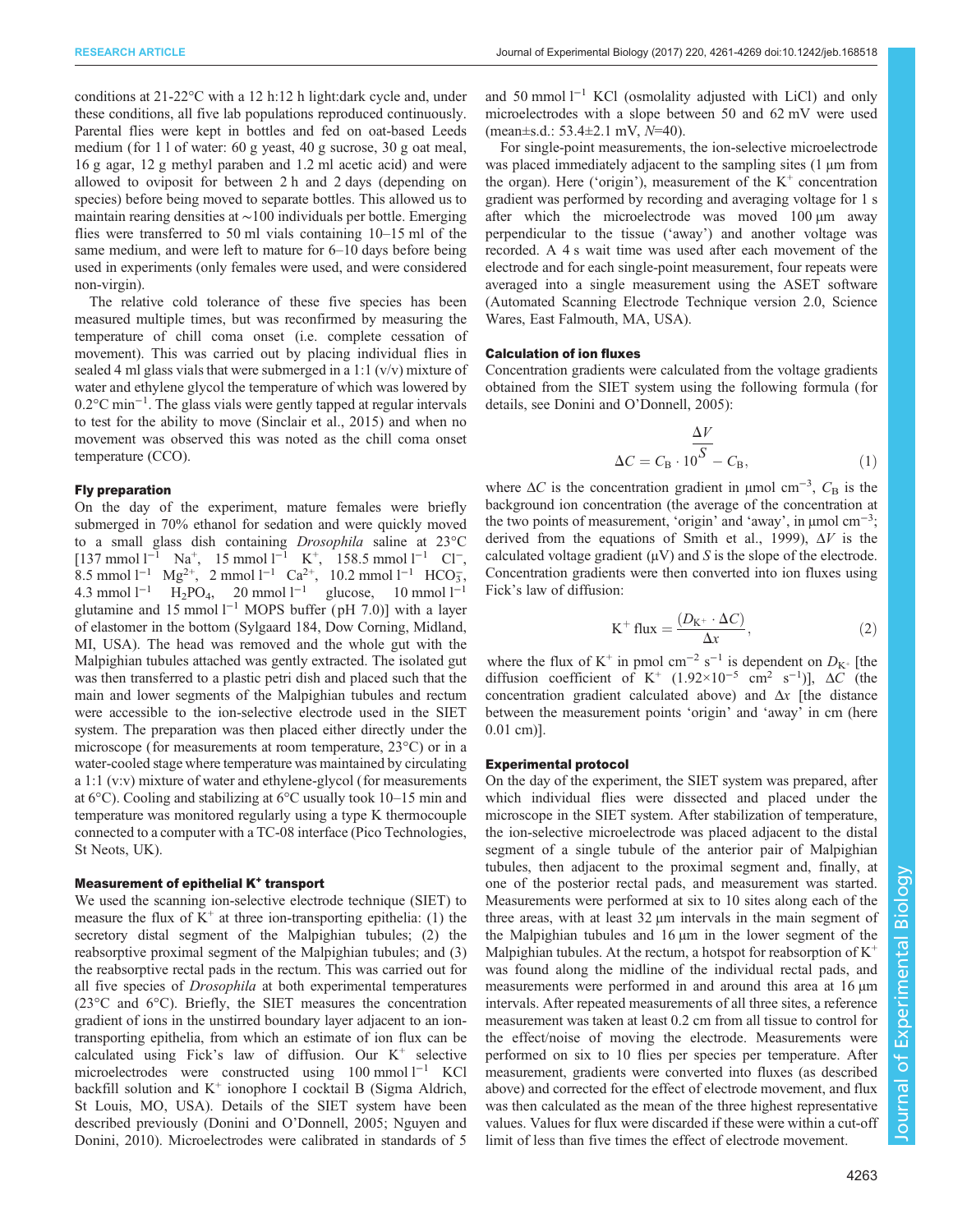The five species studied do not have the same hemolymph ion composition under benign conditions and hemolymph ion composition is also differently affected by cold exposure in these five species [\(MacMillan et al., 2015a\)](#page-8-0). Nevertheless, all experiments were conducted in the same standard saline such that any differences in flux among species or temperature treatments are directly comparable.

# Leak assay

To assess the amount of paracellular leak, we used the method recently described by [MacMillan et al. \(2017\)](#page-8-0). Briefly, flies were fed for 16 h on a diet containing FITC-dextran [1.25 mg of FITCdextran (3–8 kDa, FD4-100MG Sigma-Aldrich, St Louis, MO, USA), mixed with 50 µl milliQ water and 10 mg of active yeast. FITC-dextran is not metabolized when flies are feeding on this diet and it can only cross epithelial barriers via the paracellular pathway. After the feeding period, female flies of each species were randomly exposed to either a cold stress (4 h at 0°C) or sampled directly from control conditions (21-22°C). After treatment, hemolymph was collected in rectangular microcapillary tubes (0.2×0.02 mm; VitroTubes, VitroCom, Mountain Lakes, NJ, USA) from individual flies (see details in [MacMillan and Hughson, 2014\)](#page-8-0). The ends of the capillary tubes were quickly dipped in hydrated paraffin oil to prevent evaporation. FITC-dextran concentrations in the hemolymph were measured flourometrically using the methods of Leader and O'[Donnell \(2005\).](#page-8-0) Briefly, fluorescence intensity was imaged on a Fluoview 300 confocal microscope (Olympus America, Center Valley, CA, USA; excitation 488 nm, emission 535–565 nm) along the z-axis at 1  $\mu$ m intervals through the middle of the capillary tube. Image analysis was then performed using ImageJ ([Schindelin et al., 2015\)](#page-8-0) by selecting three regions from the inside of the capillary tube and one region outside (for background fluorescence). Fluorescence intensity in the three regions inside the tube was measured and averaged, after which background fluorescence was subtracted. This was carried out in all individual images per stack of images, and for each stack (each hemolymph sample), the image with the maximal fluorescence was compared with a set of standards of known concentration (measured using the same procedure).

## Morphometrics of the ionoregulatory organs

To estimate the size of the Malpighian tubules and the rectum, flies were carefully dissected as described above, except flies were weighed on a Sartorius micro balance (MSE6.6S000DM; Sartorius Lab Instruments, Goettingen, Germany) prior to the dissection. The excised guts were transferred to plastic petri dishes, placed under a stereomicroscope (Carl Zeiss Stemi 2000-CS, Carl Zeiss, Birkerød, Denmark), and photographed using a Sony  $\alpha$  NEX 7 digital camera. Images were then imported into ImageJ [\(Schindelin et al., 2015\)](#page-8-0), where the length (from the end of the tubule to the ureter junction) and average width (mean of five evenly spaced measurements along the length of the tubule) of the anterior Malpighian tubules were measured and used to calculate surface area and volume. To estimate the size of the rectum, it was placed flat in the dish and the crosssectional area was measured in the frontal plane (the rectum was outlined and the area measured), along with the maximum width and length.

## Data analysis

All statistical analyses were performed using R version 3.3.1 software [\(http://r-project.org\)](http://r-project.org). The effects of temperature and species on  $K^+$  flux and FITC-dextran leak were analyzed using two-way ANOVA, with species and temperature as factors. Differences in organ sizes were analyzed using one-way ANOVA, and all correlations with cold tolerance were made using linear regressions. The level of statistical significance was 0.05 in all analyses and all values presented are mean±s.e.m.

#### RESULTS

## Cold-tolerance measurements

The temperature for onset of chill coma differed among species with D. birchii and D. equinoxialis going into coma at the highest temperatures (7.4 $\pm$ 0.3°C and 7.8 $\pm$ 0.3°C, respectively). The most cold-tolerant species were *D. persimilis* (0.5 $\pm$ 0.2°C) and *D. montana* (−1.3±0.1°C), whereas the cosmopolitan D. melanogaster entered chill coma at intermediate temperatures  $(3.1 \pm 0.1 \degree C;$  [Table 1\)](#page-1-0).

#### K<sup>+</sup> transport at the Malpighian tubules

Secretion and reabsorption of  $K^+$  at the Malpighian tubules was approximated in all five species by measuring the maximal site-specific  $K^+$  flux at the main and lower segments at both benign (23 $^{\circ}$ C) and low (6 $^{\circ}$ C) temperature ([Fig. 1\)](#page-4-0). Secretion of K<sup>+</sup> in the main segment of the Malpighian tubules ([Fig. 1A](#page-4-0)) varied among species (effect of species:  $F_{4,70}$ =7.1,  $P$  < 0.001) with chill-sensitive species having considerably higher rates of  $K^+$ secretion  $(-350 \text{ to } -300 \text{ pmol cm}^{-2} \text{ s}^{-1})$  than their chill-tolerant allospecifics  $(-200 \text{ to } -120 \text{ pmol cm}^{-2} \text{ s}^{-1})$ , and with the cosmopolitan species D. melanogaster having an intermediate secretion rate ( $\sim$ -250 pmol cm<sup>-2</sup> s<sup>-1</sup>). As expected, exposure to low temperature tended to suppress  $K^+$  secretion rate (effect of temperature:  $F_{1,70}$ =42.2,  $P<0.001$ ). However, this reduction differed among species (interaction:  $F_{4,70}$ =3.8, P=0.008), such that low temperature suppressed secretion by more than 50% in D. birchii, D. equinoxialis and D. melanogaster, whereas  $K^+$  secretion rates were suppressed by only 12% and 35% in the chill-tolerant species *D. persimilis* and *D. montana*, respectively.

We also found species-specific differences in  $K^+$  reabsorption in the lower (reabsorbing) segment of the Malpighian tubules (effect of species:  $F_{4,61}$ =2.5, P=0.049; [Fig. 1B](#page-4-0)). However, the association with species cold tolerance was less clear for  $K^+$  reabsorption in this segment. For example there was no significant effect of lowering temperature (effect of temperature:  $F_{1,61}$ <0.1,  $P$ =0.932). Although we observed a trend for increases in reabsorption associated with low temperature in chill-sensitive species and the opposite trend for chill-tolerant species, this was not manifested in a significant interaction (interaction:  $F_{4,61}$ =1.3, P=0.300).

#### Reabsorption of  $K^+$  at the rectal pads

The rectal pads of the insect hindgut are the major sites of active ion and water reabsorption. There were no consistent significant differences in  $K^+$  fluxes (reabsorption) at the rectal pads related to species or temperature ([Fig. 1](#page-4-0)C) (effect of species:  $F_{4,65}=0.9$ ,  $P=0.498$ ; effect of temperature:  $F_{1,65}=1.5$ ,  $P=0.232$ ). However, we found a highly significant interaction (interaction:  $F_{4,65} = 5.2$ ,  $P=0.001$ ) demonstrating a species-specific response to temperature. Specifically, we found that  $K^+$  reabsorption (into the hemolymph) decreased with low temperature exposure in chill-tolerant species (D. montana and D. persimilis) but increased during low temperature exposure in the most-sensitive species, D. birchii.

## Leak from the gut to the hemolymph

To obtain a qualitative estimate of paracellular leak from the gut to the hemolymph compartment, we fed flies with fluorescent FITC-dextran and measured the concentration in the hemolymph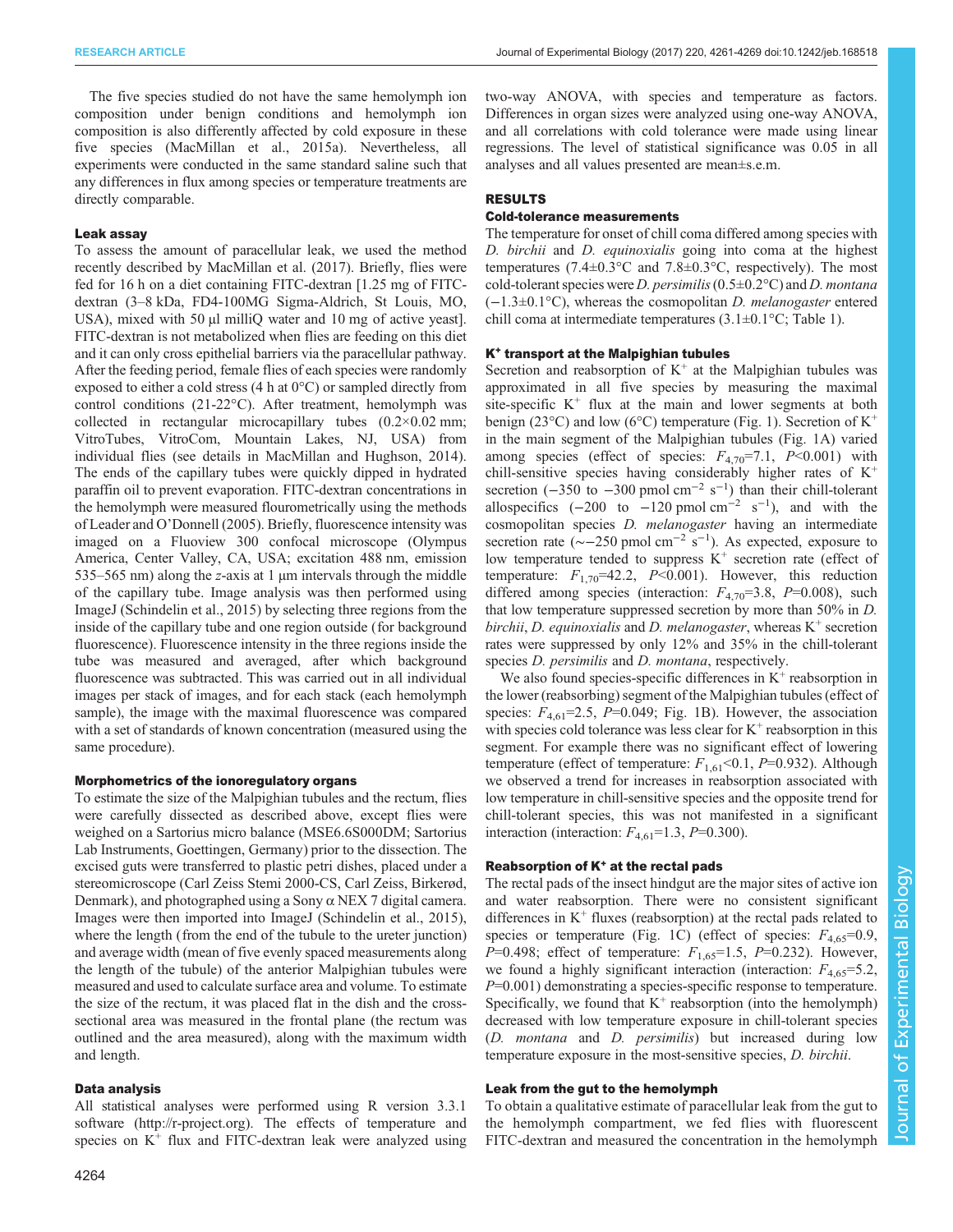<span id="page-4-0"></span>

Fig. 1. The capacity for epithelial  $K^+$  flux measured at the main ionoregulatory organs in **Drosophila.** Fluxes of  $K^+$  were measured in the  $(A)$ distal and (B) proximal segments of the Malpighian tubules, and (C) at the rectal pads in five species of Drosophila at benign (23°C, circles) and low (6°C, squares) temperatures. Negative values indicate secretion of K<sup>+</sup>, and positive values indicate reabsorption of K<sup>+</sup> into the hemolymph. Areas tinted in dark gray in A–C indicate changes that favor a (detrimental) increase in hemolymph  $[K^+]$  and light gray areas represent changes that will act to reduce hemolymph [K<sup>+</sup>]. The effect of low temperature on K<sup>+</sup> flux of the entire Malpighian tubule was calculated and correlated with species-specific  $LTe<sub>50</sub>$  (temperature causing 50% mortality) values (D). This calculation assumes a 70/30% distribution of distal and proximal tubule in all five species (see [Maddrell, 1978](#page-8-0)). A similar graphic shows the change in flux with lowering of temperature at the rectal pads (E). The dashed lines in D and E indicate no effect of temperature in K<sup>+</sup> flux. Error bars that are not visible are occluded by the symbols. N=6–10 per species per temperature in A–C; values in D and E are based on means.

immediately after the feeding period (at 21–22°C) or after flies had been exposed to 4 h at 0<sup>o</sup>C after the feeding period. With the exception of D. montana, hemolymph concentrations of FITC-dextran were similar among species after the 16 h feeding period (64.3±35.7 ng  $\mu$ l<sup>-1</sup> for *D. montana* and ∼25 ng  $\mu$ l<sup>-1</sup> for the remaining four species; [Fig. 2](#page-5-0)). Hemolymph concentration of FITC-dextran increased significantly (effect of treatment:  $F_{1,61}$ =6.2, P=0.015) independently of species (effect of species:  $F_{4,61}$ =0.3, P=0.859) when flies were exposed to 4 h at 0°C. There was no significant interaction between species and temperature (interaction:  $F_{4,61}$ =1.2, P=0.336), possibly owing to the large variance in estimates from cold-exposed flies. However, we observed a tendency for chill-susceptible species to leak more than their cold-adapted allospecifics during cold exposure. To investigate this pattern further, we correlated the difference in leak between cold and benign temperature against the species  $LTe_{50}$  (temperature causing 50% mortality) [\(Fig. 2,](#page-5-0) inset). Here, we found a significant correlation corroborating the tendency of chill-tolerant species to change little in leak rate during cold exposure, while the gut becomes considerably leakier in warmadapted species.

# Morphometrics of the ionoregulatory organs

Differences in the ability to regulate ion balance in the cold could potentially relate to the size of the ionoregulatory organs. To investigate this, we assayed aspects of size in both Malpighian tubule and hindgut of all five species ([Fig. 3](#page-6-0)). We found that the volume of the Malpighian tubules is larger in cold-adapted species  $(F_{4,26} = 70.1, P \le 0.001$ ; [Fig. 3B](#page-6-0)), a difference generally driven by chill-tolerant species having wider tubules, and, in the case of D. montana, significantly longer Malpighian tubules (see [Fig. S1\)](http://jeb.biologists.org/lookup/doi/10.1242/jeb.168518.supplemental). Cross-sectional area of the rectum followed similar trends [\(Fig. 3D](#page-6-0)), with *D. birchii* and *D. equinoxialis* having the smallest rectums, D. melanogaster and D. persimilis with intermediate sized rectums, and D. montana with the largest rectums  $(F_{4,24}=11.9, P<0.001)$ . These differences were driven primarily by differences in rectum length ([Fig. S1](http://jeb.biologists.org/lookup/doi/10.1242/jeb.168518.supplemental)). Chill-tolerant flies were also considerably larger [\(Fig. 3A](#page-6-0)) and when corrected for body mass we observed no differences or trends in the sizes of Malpighian tubule volume  $(F_{4,26}=2.2, P=0.092; Fig. 3C and inset)$  $(F_{4,26}=2.2, P=0.092; Fig. 3C and inset)$  $(F_{4,26}=2.2, P=0.092; Fig. 3C and inset)$ . Similarly, we observed no clear pattern in the size-corrected cross-sectional area of the rectum, despite the statistical effect of species  $(F_{4,24}=12.8, P<0.001;$ [Fig. 3](#page-6-0)E). For example, we did not find that differences in the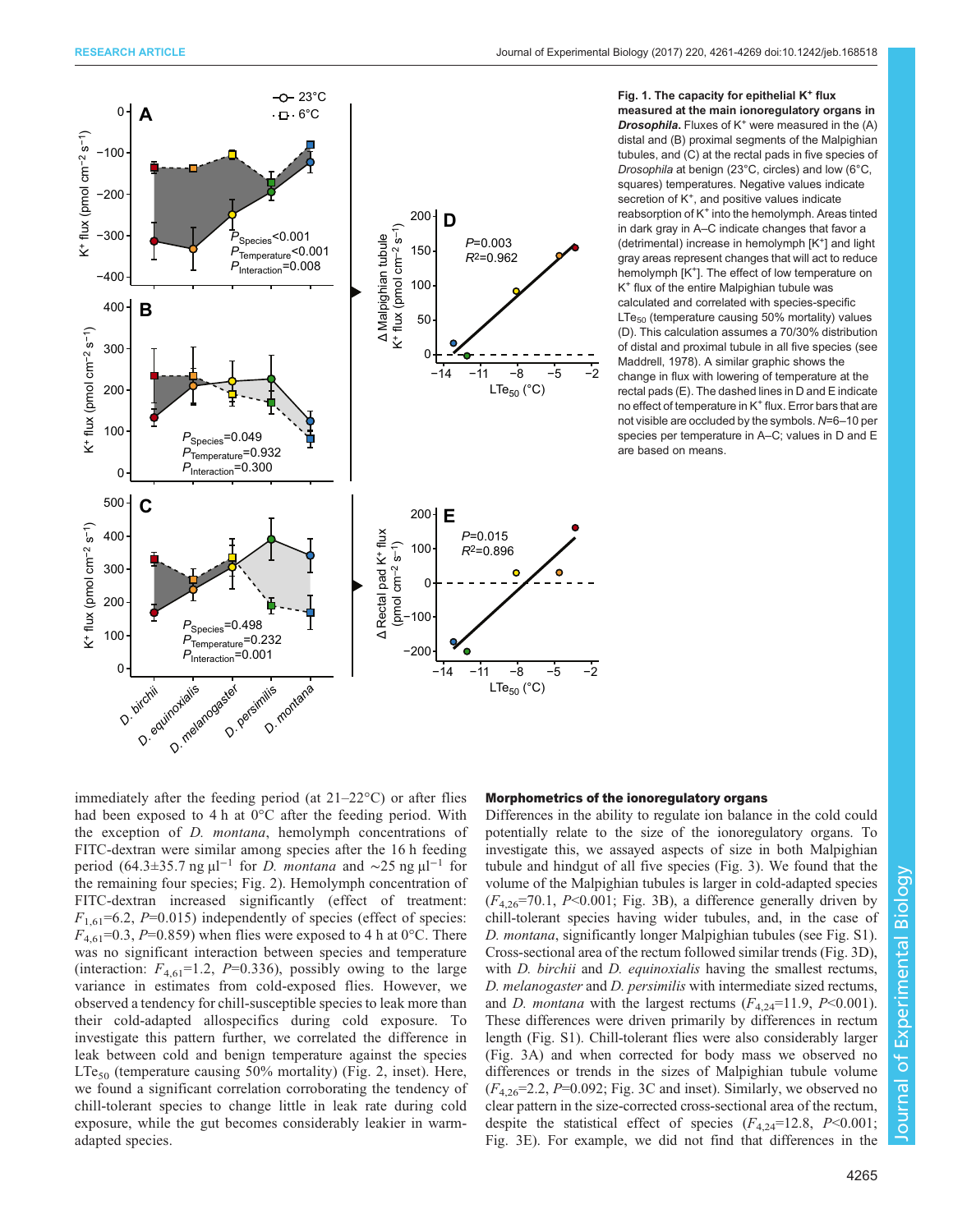<span id="page-5-0"></span>

Fig. 2. The effect of cold exposure on paracellular leak from gut to hemolymph in five species of Drosophila. Leak from the gut into the hemolymph was estimated by feeding flies fluorescent FITC-dextran and measuring the concentration in the hemolymph in controls maintained at 23°C for 4 h (circles) and in flies exposed to 0°C for 4 h (squares). N=6–9 per species per treatment and error bars that are not visible are occluded by the symbols. Inset: the mean difference in leak between control and cold-exposed flies is plotted against their respective lower lethal temperature limits ( $LTe_{50}$ ).

mass-corrected size of osmoregulatory organs were correlated to species differences in cold tolerance ([Fig. 3](#page-6-0)C,E, inset).

#### **DISCUSSION**

Studies across the insect phylogeny and studies concerning insects with different acclimation treatments continue to find a very tight physiological link between cold tolerance and the ability of the insects to maintain ion and water balance (reviewed by [Overgaard](#page-8-0) [and MacMillan, 2017\)](#page-8-0). This is also true for drosophilids, including the species system used here [\(MacMillan et al., 2015a](#page-8-0); [Olsson et al.,](#page-8-0) [2016](#page-8-0)). Specifically, there is strong evidence indicating that the capacity to maintain low extracellular  $K^+$  is important for low temperature survival in insects [\(Andersen et al., 2017b; Coello](#page-7-0) [Alvarado et al., 2015;](#page-7-0) Koš[tál et al., 2004, 2006; MacMillan et al.,](#page-8-0) [2015a](#page-8-0),[c\)](#page-8-0). Because ion balance is related to the capacity of the osmoregulatory organs, we hypothesized that cold-tolerant Drosophila species would exhibit adaptive differences in  $K^+$ transport during cold exposure that would favor maintenance of low hemolymph  $[K^+]$ . In contrast, we hypothesized that  $K^+$ transport in intolerant species would change in a manner that would explain their tendency for hemolymph hyperkalemia in the cold.

Using five species of Drosophila with markedly different cold tolerance, we confirmed these hypotheses by measuring  $K^+$  fluxes at sites along the Malpighian tubules and the rectal pads, showing that chill-tolerant species were able to maintain  $K^+$  secretion in response to low temperature, whereas the cold treatment severely suppressed secretion of  $K^+$  in chill-susceptible species (distal segment of the Malpighian tubule, [Fig. 1A](#page-4-0)). Seemingly adaptive differences were also found in the proximal segment of the Malpighian tubule, where we found a tendency for suppressed reabsorption in cold-tolerant

species and increased reabsorption in their susceptible allospecifics [\(Fig. 1B](#page-4-0)). The combined effect of cold on  $K^+$  flux at the Malpighian tubules therefore shows a strong correlation between speciesspecific cold tolerance and their ability to maintain  $K^+$  secretion at the Malpighian tubules at low temperature [\(Fig. 1D](#page-4-0)). These findings are qualitatively consistent with findings of [MacMillan et al.](#page-8-0) [\(2015a\)](#page-8-0), who used Ramsay assays to measure rates of primary urine production and ion secretion of whole Malpighian tubules in the same five Drosophila species used here. [MacMillan et al. \(2015a\)](#page-8-0) found that the rate of primary urine production was markedly reduced in all five species when they were exposed to a temperature of  $3^{\circ}$ C but also revealed that  $K^+$  secretion from chill-susceptible species was impaired much more by low temperature exposure than in the tolerant species. However, the Ramsay assay represents an open-ended system and [MacMillan et al. \(2015a\)](#page-8-0) were unable to (1) distinguish between effects of cold on the distal and proximal segments (where we show clear differences in response), and (2) observe whether changes in Malpighian tubule transport could be countered by other reabsorptive parts of the ionoregulatory circuit (i.e. the hindgut, which we investigated here).

Ion regulation in insects is also highly dependent on the hindgut [\(Beyenbach and Piermarini, 2008; Edney, 1977](#page-7-0); [Phillips, 1981](#page-8-0); [Phillips et al., 1987](#page-8-0)) and here we show clear patterns in cold adaptation that link differences in rectal  $K^+$  reabsorption to the cold tolerance of a species. In accordance with our hypothesis, reabsorption of  $K^+$  at the rectal pads was suppressed at low temperature in tolerant species, whereas reabsorptive  $K^+$  flux tended to increase for susceptible species ([Fig. 1](#page-4-0)C,E). To our knowledge, the present study is the first to use an interspecific model system to investigate the effect of temperature on ion reabsorption and barrier function in the insect hindgut/rectum. Reabsorption of  $K^+$  at the rectal pads is driven by active transport (see [Phillips, 1981; Phillips](#page-8-0) [et al., 1987, 1996\),](#page-8-0) and the reduction in active  $K^+$  reabsorption observed for the more chill-tolerant drosophilids is likely to be caused by reduced active transport. Similar reductions in response to low temperature have also been found for ion reabsorption in the locust (Locusta migratoria) hindgut ([Houlihan and Sell, 1984\)](#page-7-0), where low temperature reduced the amounts of  $Na<sup>+</sup>$ ,  $K<sup>+</sup>$  and water reabsorbed. In contrast to these findings, we observed an apparent increase in  $K^+$  reabsorption in the least cold tolerant of the five species, *D. birchii.* Although it is possible that this represents a counterintuitive increase in active ion reabsorption, we propose that it is instead a product of increased ion leak. Ion fluxes measured by SIET are the cumulative result of passive and active ion transport, and the increased reabsorption of  $K^+$  at the hindgut could therefore represent increased passive leak (see [Figs 1](#page-4-0)C,E and 2). In the present study, we assayed the paracellular permeability of the entire digestive system and found that all species have similar levels of leakiness at benign temperatures. However, when exposed to chronic cold, chill-sensitive species had higher rates of paracellular leak, whereas little change was found in the chill-tolerant species (Fig. 2). These findings suggest that cold causes the gut to lose barrier function, leading to large uncharged molecules and ions moving down their electrochemical and osmotic gradients. Thus, the apparent increase in rectal pad  $K^+$  reabsorption could at least in part be attributed to a cold-induced leak.

[MacMillan et al. \(2017\)](#page-8-0) recently investigated gut leakiness in cold- and warm-acclimated *D. melanogaster* using a similar FITC protocol. They found that cold acclimation greatly reduced leakiness in cold-acclimated D. melanogaster, which they ascribed to differences in septate junction morphology and a marked increase in the length of cell-cell contact regions. [Des Marteaux et al. \(2017\)](#page-7-0)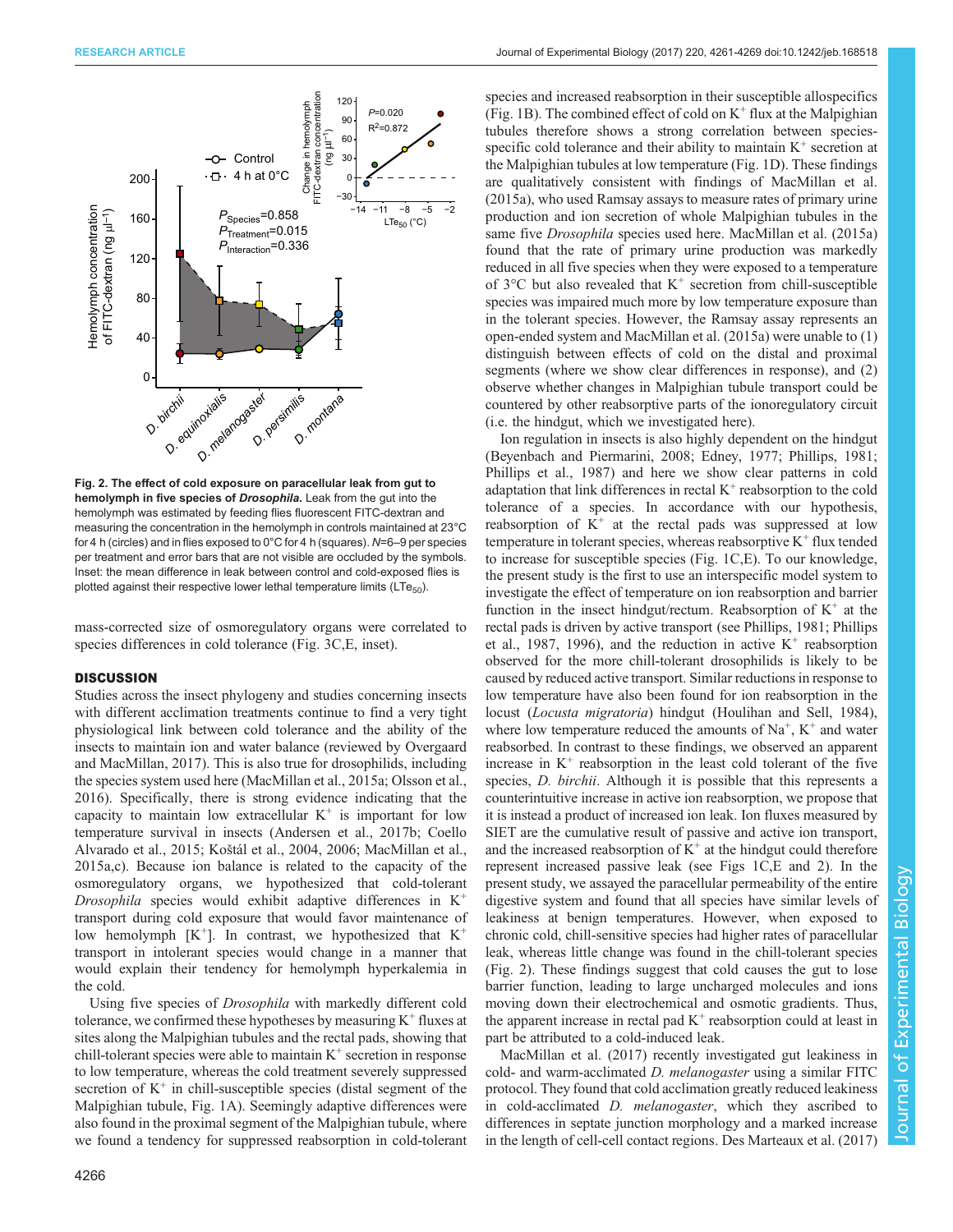<span id="page-6-0"></span>

Fig. 3. Size of the ionoregulatory organs in five species of Drosophila. (A,B,D) Mass of flies (A) was determined before the guts were dissected out in order to calculate the volume of the Malpighian tubules (B) and area of the rectum (D) (see [Fig. S1](http://jeb.biologists.org/lookup/doi/10.1242/jeb.168518.supplemental) for estimates of length and width). (C,E) Malpighian tubule volume (C) and rectum cross-sectional area (E) were corrected for body mass. Points that share letters are not statistically different (Tukey's honest significant differences post hoc test). Error bars that are not visible are occluded by the symbol; N=5–7 per species. Insets in C and E represent correlations with the species-specific lower lethal thermal limit  $(LTe_{50})$ .

found alterations in gene expression levels after cold acclimation in Gryllus pennsylvanicus that suggested similar changes. Our findings in the present study suggest that increased paracellular resistance could also play a role in reducing leak in cold-resistant species but further studies are needed to verify this possibility. Differences in leak rates could also contribute indirectly to hyperkalemia, as it has been shown that cold is associated with leak of  $Na<sup>+</sup>$  (and osmotically accompanying water) towards the gut in many chill-sensitive insects ([Coello Alvarado et al., 2015; Des](#page-7-0) [Marteaux and Sinclair, 2016;](#page-7-0) [MacMillan et al., 2015a,b; MacMillan](#page-8-0) [and Sinclair, 2011b](#page-8-0); [Olsson et al., 2016](#page-8-0)). This movement of water causes a reduction in hemolymph volume that contributes markedly to the characteristic rise in hemolymph  $[K^+]$  during cold exposure.

The SIET system used in the present study measures net ion transport and therefore does not partition changes between species or temperature treatments in relation to alterations in passive or active transport. Clearly future studies should investigate this further, e.g. by examining how pharmacological stimulation or blockade impacts ion transport.

In the present study, we also investigated the hypothesis that species with superior ionoregulatory capacity at low temperatures were endowed with proportionally larger ionoregulatory organs. However, there was no indication that this was the case, as size of both the Malpighian tubule and hindgut was found to be unrelated to species cold tolerance (Fig. 3 and [Fig. S1](http://jeb.biologists.org/lookup/doi/10.1242/jeb.168518.supplemental)). It must therefore be differences in epithelial properties that are driving the variation in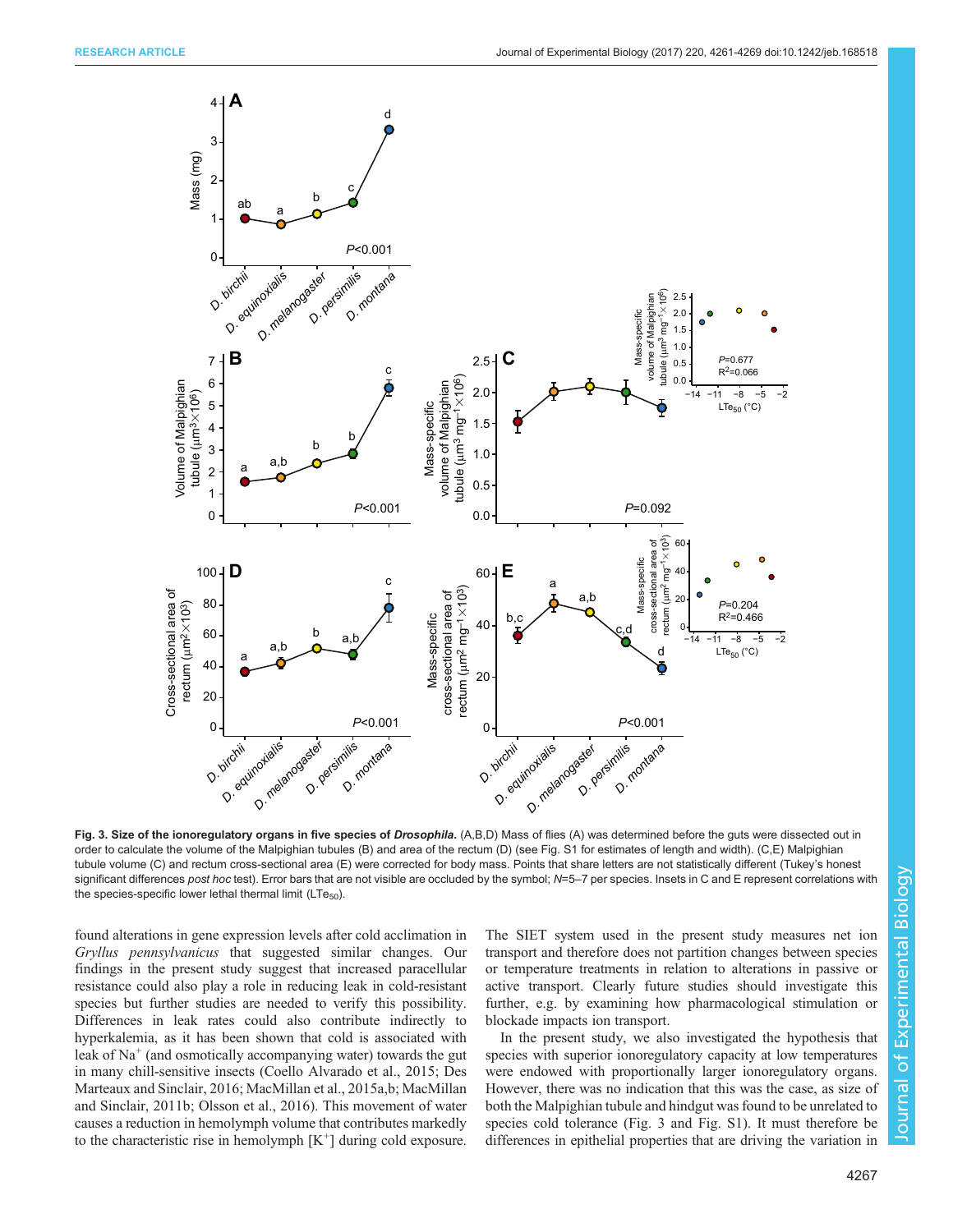<span id="page-7-0"></span>homeostatic capacity. In our analysis, we have focused on how species differ with respect to the change in epithelial  $K^+$  flux with low temperature exposure rather than analyzing the data in relation to absolute values of flux. The ex vivo SIET measurements used in the present study do not necessarily represent the precise ion flux found in the living animal. In vivo fluxes would be affected by neuroendocrine regulation ([Terhzaz et al., 2017](#page-8-0), [2015\)](#page-8-0) as well as the dynamic changes in hemolymph and in the lumen of the gut and Malpighian tubule [\(Maddrell, 1969; Ramsay, 1955](#page-8-0)). Nevertheless, we use the simple assumption that  $K^+$  fluxes measured at benign temperature (when all species are able to maintain ion and water balance) represent a capacity needed to maintain homeostasis for that particular species. Accordingly, any change in  $K^+$  flux will act to improve or reduce the homeostatic capacity.

Despite the compelling evidence to support an important role of iono- and osmoregulation for insect cold tolerance, few previous studies have investigated how cold affects the ion transport capacity of the iono- and osmoregulatory organs in insects, and even fewer have done so in the context of cold adaptation or cold acclimation in insects: In a study on the hindgut of the Pyrenean grasshopper (Oedipoda germanica pyrenaica), Houlihan and Sell (1984) found that lowering temperature generally suppressed reabsorption of  $Na^+$ ,  $K^+$  and Cl<sup>-</sup>, and that the uptake of  $Na<sup>+</sup>$  in particular became energetically inefficient at the lowest experimental temperatures, which may indicate the onset of transepithelial leak. Four additional studies have investigated secretion of primary urine; Anstee et al. (1979) found that lowering temperature to stressful levels (5°C) greatly reduced urine production in *Locusta migratoria*. The remaining three studies we found in the literature are incomparable with our study due to differences in cold-tolerance strategy and entry into dormancy (Eurosta solidaginis; [Yi and Lee, 2005](#page-8-0)) or because they describe nonstressful temperatures in a blood-feeding insect (Rhodnius prolixus; [Maddrell, 1964\)](#page-8-0) and a butterfly (Pieris brassicae; [Nicolson, 1976](#page-8-0)).

#### Conclusions

In the present study, we show that cold-adapted species are able to maintain  $K^+$  balance during cold exposure due to an innate ability to maintain secretion rates of  $K^+$  at the Malpighian tubules and through suppressed  $K^+$  reabsorption at the rectal pads at low temperature. Warm-adapted species, on the other hand, succumb to detrimental hyperkalemia as  $K^+$  secretion is greatly reduced and through a paradoxical increase in  $K^+$  reabsorption. We further demonstrate how these differences are, in part, related to the ability of cold-adapted species to avoid passive paracellular leak and not to differences in organ size. The underlying mechanisms behind these physiological differences in epithelial flux still remain unknown and could relate to the thermal sensitivity of active or passive ion transporters/ exchangers involved in iono- and osmoregulation. Given the importance of  $Na<sup>+</sup>$  balance in setting cold tolerance, it would also be important to investigate how  $Na<sup>+</sup>$  transport is affected by low temperature. Future studies should therefore aim to investigate how epithelial transport mechanisms are maintained at low temperature, by measuring the activity of active transporters at low temperature, by directly measuring leak of  $Na<sup>+</sup>$  and  $K<sup>+</sup>$  and/or epithelial resistances, and by examining the roles of neuronal and humoral regulation, as the neuropeptide *capa* has been found to impact cold tolerance [\(Terhzaz](#page-8-0) [et al., 2015](#page-8-0)). Investigating these mechanisms would provide valuable insight into basic mechanisms of cold tolerance in insects.

#### Acknowledgements

The authors thank Magdalena Jaklewicz for assistance with the confocal microscope.

#### Competing interests

The authors declare no competing or financial interests.

#### Author contributions

Conceptualization: M.K.A., H.A.M., A.D., J.O.; Methodology: M.K.A., H.A.M., A.D., J.O.; Formal analysis: M.K.A.; Investigation: M.K.A., H.A.M.; Resources: H.A.M., A.D., J.O.; Writing - original draft: M.K.A.; Writing - review & editing: M.K.A., H.A.M., A.D., J.O.; Visualization: M.K.A.; Supervision: H.A.M., A.D., J.O.; Project administration: M.K.A., H.A.M., A.D., J.O.; Funding acquisition: M.K.A., H.A.M., A.D., J.O.

#### Funding

This research was funded by a grant from the Danish Council for Independent Research | Natural Sciences (Det Frie Forskningsråd | Natur og Univers), a Company of Biologists Travel Fellowship (JEBTF-161124 to M.K.A.), a Natural Sciences and Engineering Research Council of Canada Banting Postdoctoral Fellowship (to H.A.M.), a Natural Sciences and Engineering Research Council of Canada Discovery Grant (to A.D.), and a grant from the Danish Council for Independent Research | Natural Sciences (Det Frie Forskningsråd | Natur og Univers) (to J.O.).

#### Supplementary information

Supplementary information available online at <http://jeb.biologists.org/lookup/doi/10.1242/jeb.168518.supplemental>

#### References

- [Addo-Bediako, A., Chown, S. L. and Gaston, K. J.](http://dx.doi.org/10.1098/rspb.2000.1065) (2000). Thermal tolerance, [climatic variability and latitude.](http://dx.doi.org/10.1098/rspb.2000.1065) Proc. R. Soc. B 267, 739-745.
- [Andersen, J. L., MacMillan, H. A. and Overgaard, J.](http://dx.doi.org/10.1242/jeb.123760) (2015a). Muscle membrane [potential and insect chill coma.](http://dx.doi.org/10.1242/jeb.123760) J. Exp. Biol. 218, 2492-2495.
- [Andersen, J. L., MacMillan, H. A. and Overgaard, J.](http://dx.doi.org/10.1016/j.jinsphys.2015.03.016) (2015b). Temperate Drosophila [preserve cardiac function at low temperature.](http://dx.doi.org/10.1016/j.jinsphys.2015.03.016) J. Insect Physiol. 77[, 26-32.](http://dx.doi.org/10.1016/j.jinsphys.2015.03.016)
- [Andersen, J. L., Manenti, T., Sørensen, J. G., MacMillan, H. A., Loeschcke, V.](http://dx.doi.org/10.1111/1365-2435.12310) and Overgaard, J. (2015c). How to assess Drosophila [cold tolerance: chill coma](http://dx.doi.org/10.1111/1365-2435.12310) [temperature and lower lethal temperature are the best predictors of cold](http://dx.doi.org/10.1111/1365-2435.12310) [distribution limits.](http://dx.doi.org/10.1111/1365-2435.12310) Funct. Ecol. 29, 55-65.
- [Andersen, M. K., Jensen, S. O. and Overgaard, J.](http://dx.doi.org/10.1016/j.jinsphys.2017.02.002) (2017a). Physiological [correlates of chill susceptibility in Lepidoptera.](http://dx.doi.org/10.1016/j.jinsphys.2017.02.002) J. Insect Physiol. 98, 317-326.
- [Andersen, M. K., Folkersen, R., MacMillan, H. A. and Overgaard, J.](http://dx.doi.org/10.1242/jeb.150813) (2017b). [Cold acclimation improves chill tolerance in the migratory locust through](http://dx.doi.org/10.1242/jeb.150813) [preservation of ion balance and membrane potential.](http://dx.doi.org/10.1242/jeb.150813) J. Exp. Biol. 220, 487-496.
- [Anstee, J. H., Bell, D. M. and Fathpour, H.](http://dx.doi.org/10.1016/0022-1910(79)90002-7) (1979). Fluid and cation secretion by the [Malpighian tubules of](http://dx.doi.org/10.1016/0022-1910(79)90002-7) Locusta. J. Insect Physiol. 25, 373-380.
- Bale, J. S. [\(2002\). Insects and low temperatures: from molecular biology to](http://dx.doi.org/10.1098/rstb.2002.1074) [distributions and abundance.](http://dx.doi.org/10.1098/rstb.2002.1074) Philos. Trans. R. Soc. B 357, 849-862.
- Beyenbach, K. W. and Piermarini, P. M. (2008). Osmotic and ionic regulation in insects. In Osmotic and Ionic Regulation: Cells and Animals, 1st edn (ed. D. H. Evans), pp. 231-293. Boca Raton, FL: CRC Press.
- [Beyenbach, K. W. and Piermarini, P. M.](http://dx.doi.org/10.1111/j.1748-1716.2010.02195.x) (2011). Transcellular and paracellular [pathways of transepithelial fluid secretion in Malpighian \(renal\) tubules of the](http://dx.doi.org/10.1111/j.1748-1716.2010.02195.x) [yellow fever mosquito](http://dx.doi.org/10.1111/j.1748-1716.2010.02195.x) Aedes aegypti. Acta Physiol. 202, 387-407.
- [Beyenbach, K. W., Skaer, H. and Dow, J. A. T.](http://dx.doi.org/10.1146/annurev-ento-112408-085512) (2010). The developmental, [molecular, and transport biology of Malpighian tubules.](http://dx.doi.org/10.1146/annurev-ento-112408-085512) Annu. Rev. Entomol. 55, [351-374.](http://dx.doi.org/10.1146/annurev-ento-112408-085512)
- [Coello Alvarado, L. E., MacMillan, H. A. and Sinclair, B. J.](http://dx.doi.org/10.1016/j.jinsphys.2015.03.015) (2015). Chill-tolerant Gryllus [crickets maintain ion balance at low temperatures.](http://dx.doi.org/10.1016/j.jinsphys.2015.03.015) J. Insect Physiol. 77[, 15-25.](http://dx.doi.org/10.1016/j.jinsphys.2015.03.015)
- [Des Marteaux, L. E. and Sinclair, B. J.](http://dx.doi.org/10.1016/j.jinsphys.2016.03.007) (2016). Ion and water balance in Gryllus [crickets during the first twelve hours of cold exposure.](http://dx.doi.org/10.1016/j.jinsphys.2016.03.007) J. Insect Physiol. 89, 19-27.
- [Des Marteaux, L. E., McKinnon, A. H., Udaka, H., Toxopeus, J. and Sinclair,](http://dx.doi.org/10.1186/s12864-017-3711-9) B. J. [\(2017\). Effects of cold-acclimation on gene expression in Fall field cricket](http://dx.doi.org/10.1186/s12864-017-3711-9) (Gryllus pennsylvanicus[\) ionoregulatory tissues.](http://dx.doi.org/10.1186/s12864-017-3711-9) BMC Genomics 18, 357.
- Donini, A. and O'Donnell, M. J. [\(2005\).](http://dx.doi.org/10.1242/jeb.01422) [Analysis](http://dx.doi.org/10.1242/jeb.01422) [of](http://dx.doi.org/10.1242/jeb.01422) [Na](http://dx.doi.org/10.1242/jeb.01422)<sup>+</sup>[,](http://dx.doi.org/10.1242/jeb.01422) [Cl](http://dx.doi.org/10.1242/jeb.01422)<sup>−</sup>, K<sup>[+](http://dx.doi.org/10.1242/jeb.01422)</sup>, H<sup>+</sup> and NH<sup>+</sup><sub>4</sub> [concentration gradients adjacent to the surface of anal papillae of the mosquito](http://dx.doi.org/10.1242/jeb.01422) Aedes aegypti[: application of self-referencing ion-selective microelectrodes.](http://dx.doi.org/10.1242/jeb.01422) [J. Exp. Biol.](http://dx.doi.org/10.1242/jeb.01422) 208, 603-610.
- Edney, E. B. [\(1977\). Excretion and osmoregulation. In](http://dx.doi.org/10.1007/978-3-642-81105-0) Water Balance in Land Arthropods[, pp. 96-171. New York, NY: Springer.](http://dx.doi.org/10.1007/978-3-642-81105-0)
- Houlihan, D. F. and Sell, D. [\(1984\). The effects of temperature on the energetics of](http://dx.doi.org/10.1016/0022-1910(84)90117-3) [rectal fluid transport.](http://dx.doi.org/10.1016/0022-1910(84)90117-3) J. Insect Physiol. 30, 137-143.
- Ianowski, J. P. and O'Donnell, M. J. [\(2004\). Basolateral ion transport mechanisms](http://dx.doi.org/10.1242/jeb.01058) during fluid secretion by Drosophila Malpighian tubules: Na<sub>+</sub> [recycling, Na](http://dx.doi.org/10.1242/jeb.01058)<sup>+</sup>: K<sup>+</sup>: [2Cl](http://dx.doi.org/10.1242/jeb.01058)<sup>-</sup> [cotransport and Cl](http://dx.doi.org/10.1242/jeb.01058)<sup>-</sup> [conductance.](http://dx.doi.org/10.1242/jeb.01058) J. Exp. Biol. 207, 2599-2609.
- [Kaufmann, N., Mathai, J. C., Hill, W. G., Dow, J. A., Zeidel, M. L. and Brodsky,](http://dx.doi.org/10.1152/ajpcell.00612.2004) J. L. [\(2005\). Developmental expression and biophysical characterization of a](http://dx.doi.org/10.1152/ajpcell.00612.2004)